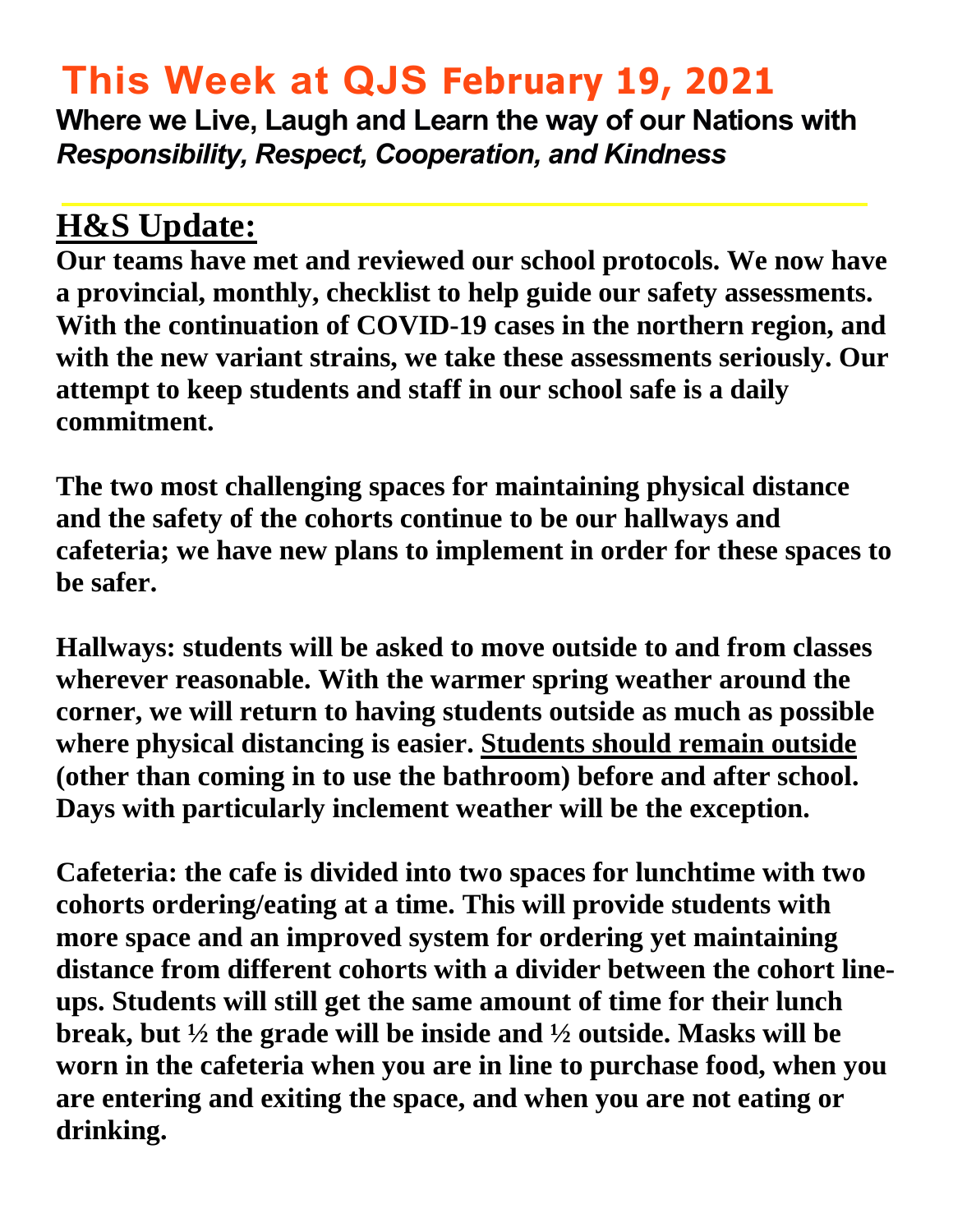#### **New Lunch plan:**

**\*for greater spacing and reduced numbers (2 cohorts in the space instead of 4)** 

#### **Grade 8 Lunch**

| In Café (eat/visit)                                                   |                 | <b>Outside Time</b> |                             |  |
|-----------------------------------------------------------------------|-----------------|---------------------|-----------------------------|--|
| $10:47 - 11:07$ 20 min                                                |                 |                     | $20 \text{ min}$ PODs $3+4$ |  |
| <b>PODS</b> $1+2$ (separate sections)<br>-order and eat sit and visit |                 |                     |                             |  |
| $11:07 - 11:10$                                                       | $Transition +$  |                     |                             |  |
|                                                                       | <b>Sanitize</b> |                     |                             |  |
| $11:10 - 11:30$ 20 min                                                |                 |                     | $20 \text{ min}$ PODs $1+2$ |  |
| <b>PODs 3+4</b> (separate sections)<br>-order and eat sit and visit   |                 |                     |                             |  |

## **11:30 - 11:40 Transition Time – sanitize between grades Grade 9 Lunch**

| In Café (eat/visit)                                                                     |                                        | <b>Outside Time</b>                 |
|-----------------------------------------------------------------------------------------|----------------------------------------|-------------------------------------|
| $11:40 - 12:00 20$ min                                                                  |                                        | 20 min House 2<br>(cohorts 3 and 4) |
| <b>House 1 - cohorts 1 and 2</b><br>(separate sections)<br>-order and eat sit and visit |                                        |                                     |
| $12:00-12:03$                                                                           | <b>Transition +</b><br><b>Sanitize</b> |                                     |
| $12:03 - 12:23$ 20 min                                                                  |                                        | 20 min House 1                      |
| <b>House 2</b> -cohorts 3 and 4<br>(separate sections)                                  |                                        | (cohorts 1 and 2)                   |
| -order and eat sit and visit                                                            |                                        |                                     |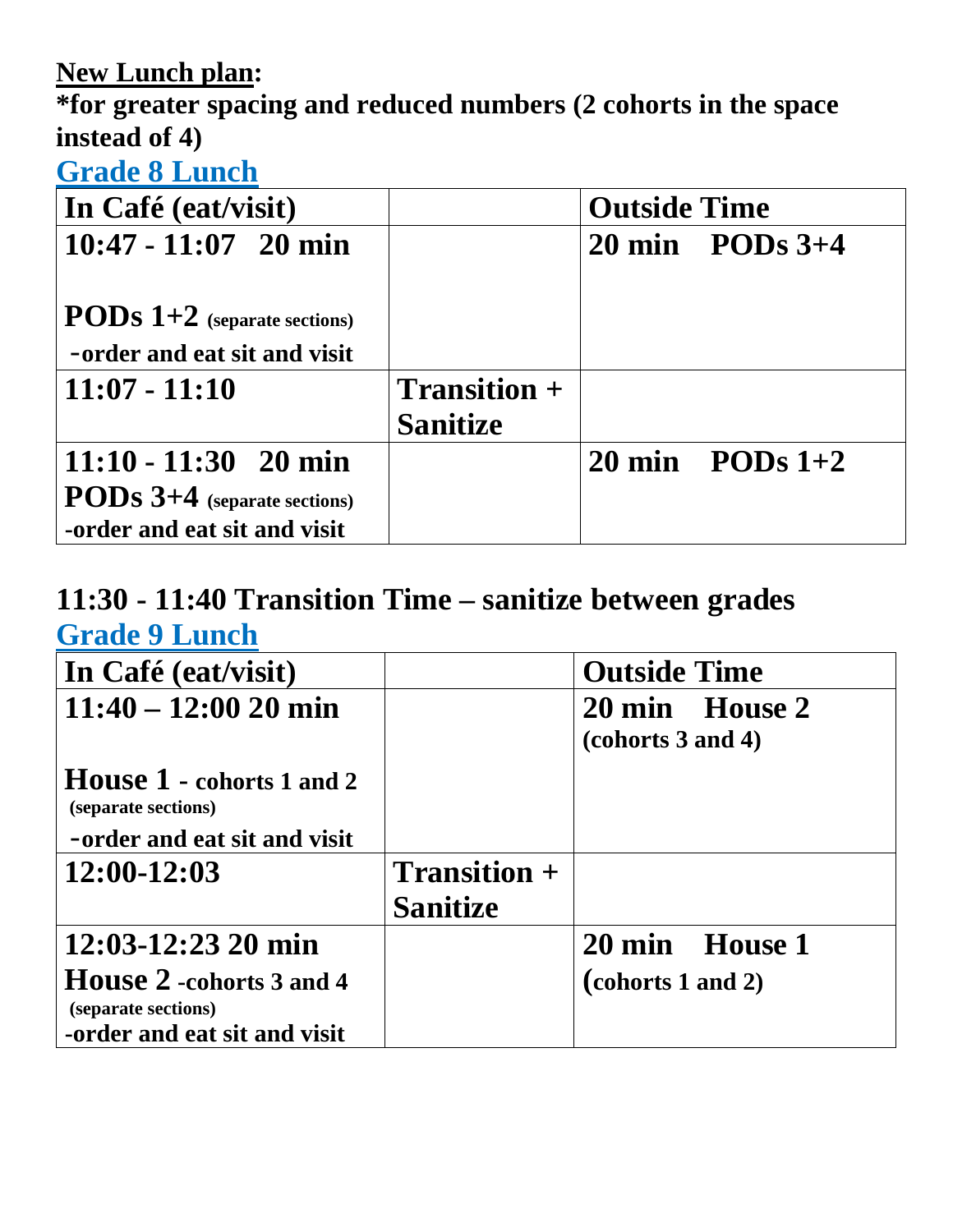

 **Pink Shirt Day ~ Wednesday Feb 24** 

**Started in 2007 and going strong!**

## **PAC UPDATE Next meeting – March 1 – Virtual Meeting Watch for the link in the next newsletter.**

#### **Executive.**

Melissa Pollock – President Vacant - Vice President Tania Fuccenecco – Treasurer Nancy Lilienweiss – Secretary

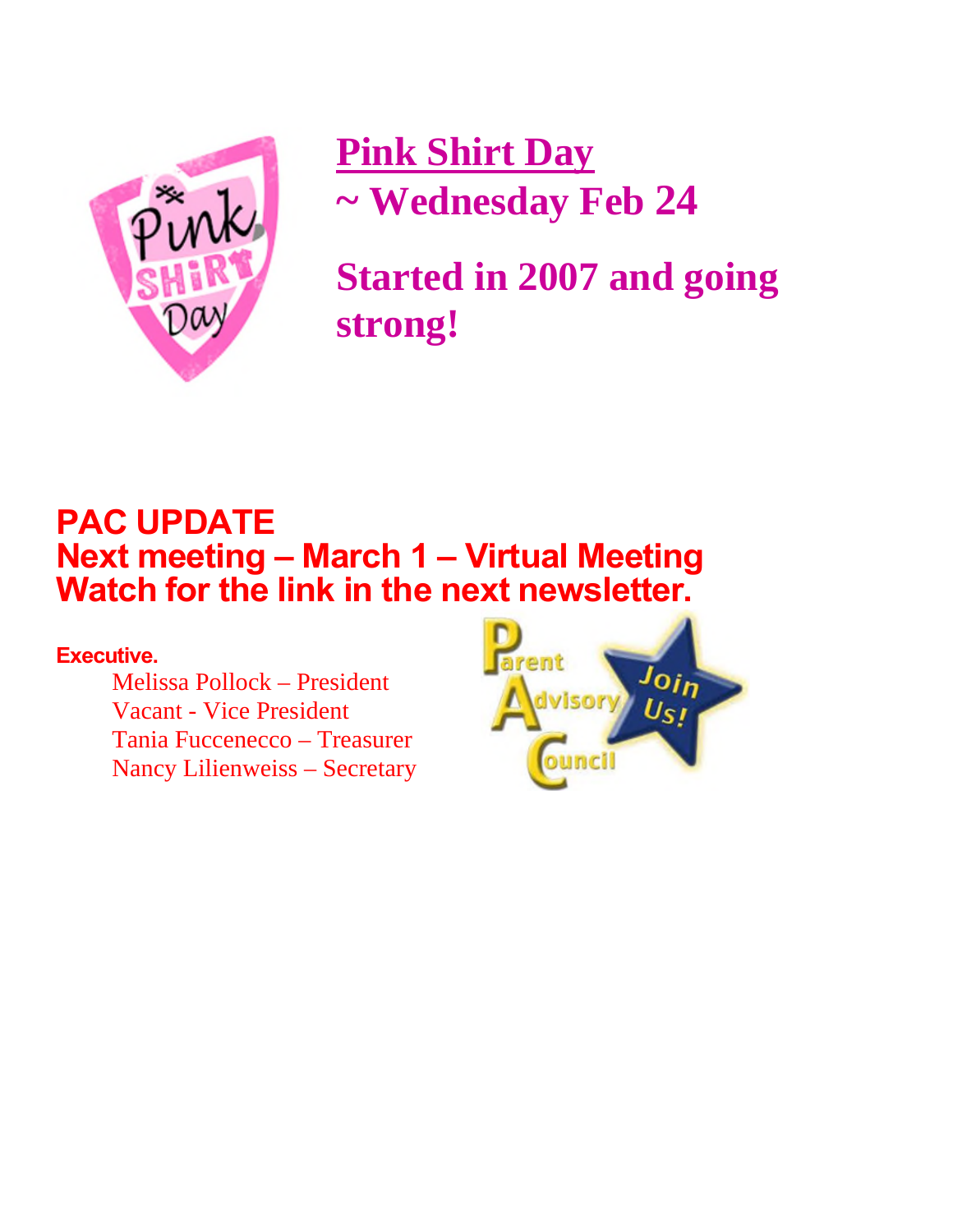

Hot Rod 1.00

Bear Paws 125 Veggie Straws 1.50

Baked Chips<br>Solt & Vinegar, Diff, Kels

Taco Salad 550



**Food Sharing: a dangerous way to add risk to your friends. Families please understand that at this time we cannot bring food or drink items to share with others.** 

**In case you missed the information last week …** 



**Daily Health Check: to complete each day prior to coming to school. <https://www.k12dailycheck.gov.bc.ca/>**

**At this time, students and staff need to do the following:** 

- **1- Physical Distance- attempt to maintain distance (even when wearing a mask)**
- **2- Minimize face to face interactions and avoid close contact**
- **3- Wear mask in all areas of the school, including outside, unless you are seated at a work station, protected by a barrier, or eating/drinking (limit time)**

**4- Practice careful hand hygiene going in and out of every space**  February 12, 2021 Message from Superintendent Miller **February 4, 2021 - NEWS RELEASE Enhanced safety measures for K-12 schools**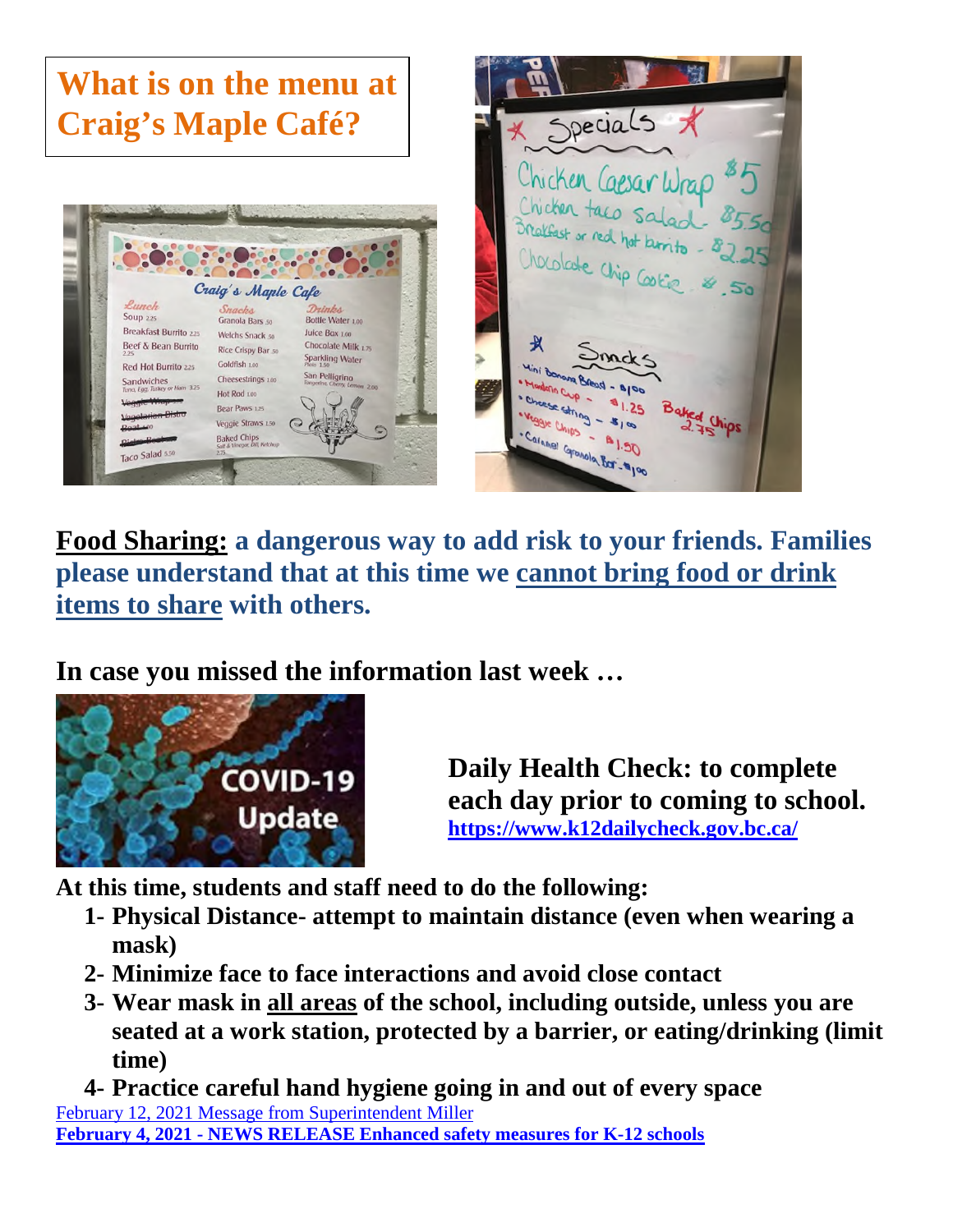*PARKING LOT Drop off and pick up your student at the North end of the parking lot please; to ensure cars are not blocking the road access.* 



*We can have near misses when students scamper between cars.* 



# **NEW: IN THE PARENT'S CORNER Information for Parents**

[RESOURCES AND TIPS DURING COVID-19](https://teenmentalhealth.org/covid-19/)

## **Stress Explained [\(video\)](https://www.youtube.com/watch?v=jHjkEfwfECo) Stress can be a normal and healthy response; how can stress be thought about differently?**

**Rewiring the Anxious Brain- Neuroplasticity and the Anxiety Cycle [\(video\)](https://www.youtube.com/watch?v=zTuX_ShUrw0)**

**\*\*If you have concerns or would like support for your child please contact one of our counselors:** 

**[Peterjespersen@sd28.bc.ca](mailto:Peterjespersen@sd28.bc.ca)**

**[Jenniferstevenson@sd28.bc.ca](mailto:Jenniferstevenson@sd28.bc.ca)**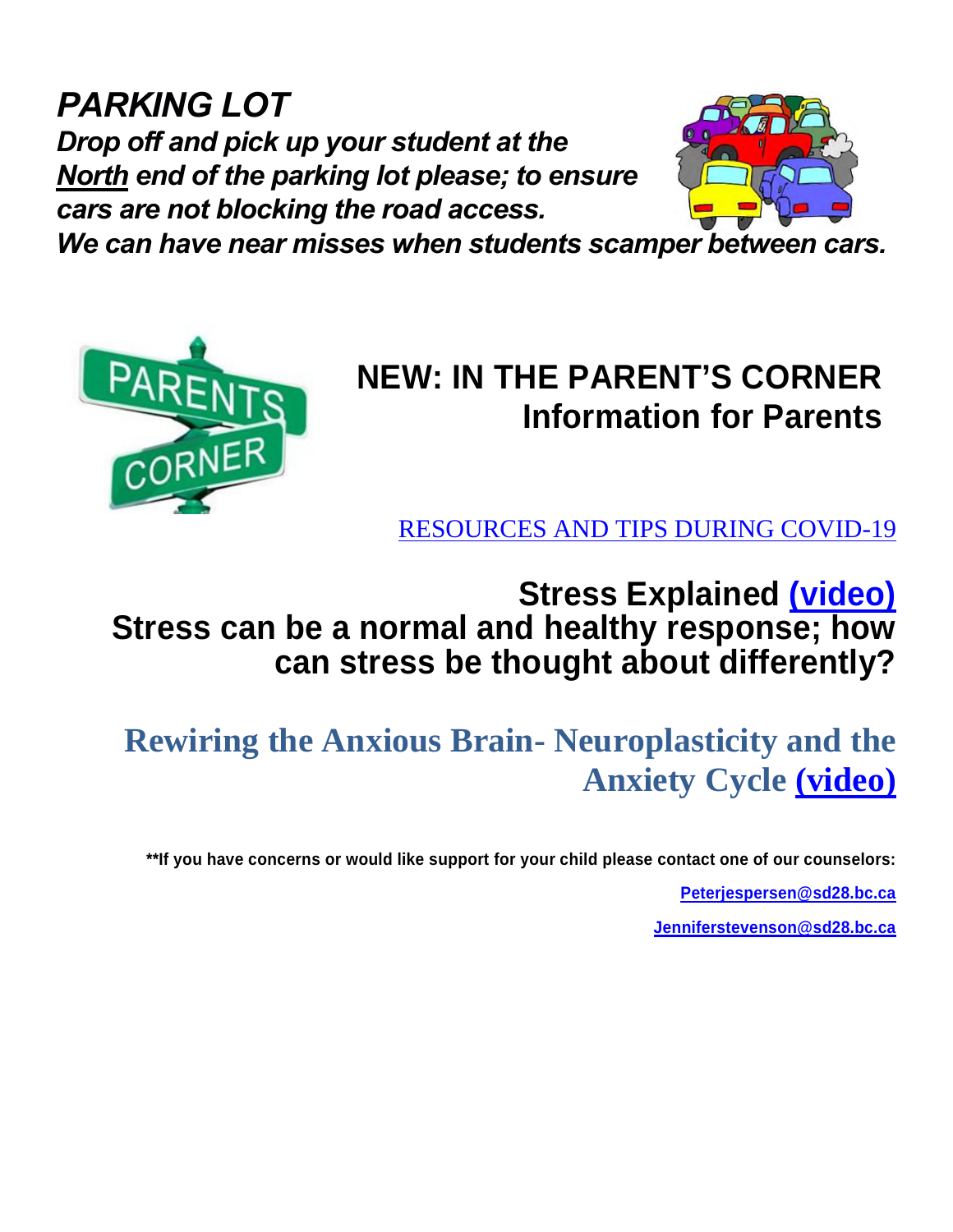# **Celebrating Academic Success at QJS House 1 ~ Sasquatch**



### **Cyborg Hands in Drama Tech Classes ~ amazing effects**



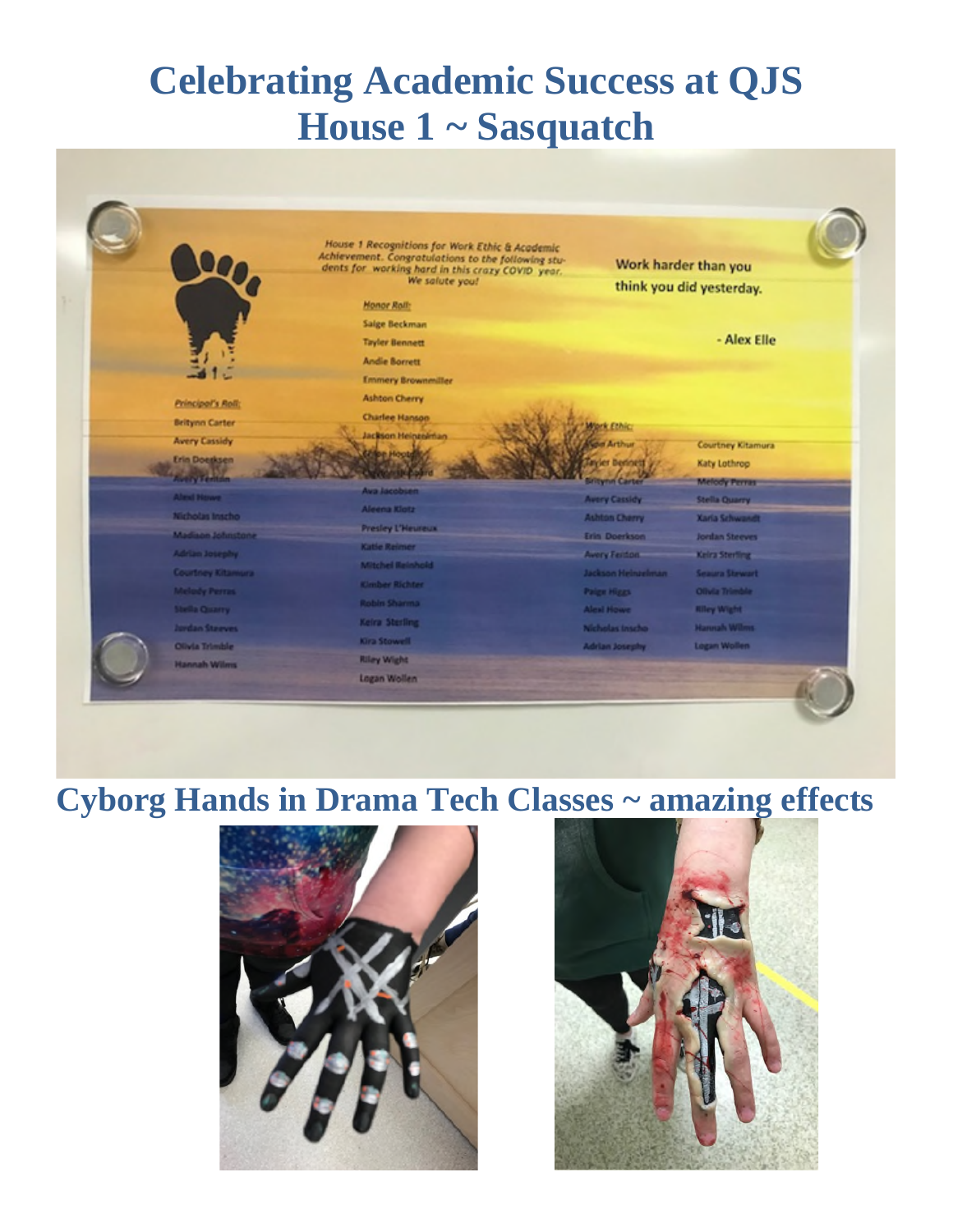# **Celebrating Academic Success at QJS House 2 ~ Caribou**

**All Concert Contract Party of Concert** 

|                                                    | <b>PRINCIPALS</b><br><b>OROTLE</b> . O |                                                                                              | <b>HONOUR</b><br>ROLL.     | п                      | <b>EFFORT</b><br>ROLL.           | - Takes Baptiste<br>- Gemma Brackett        |
|----------------------------------------------------|----------------------------------------|----------------------------------------------------------------------------------------------|----------------------------|------------------------|----------------------------------|---------------------------------------------|
|                                                    | <sup>17</sup> Michael Cheng 0 Daria    |                                                                                              | - Ryley Benkn              | Lorse Reves            | - Robert Benho                   | - Alazahia Derish<br>- Lola Campbell        |
|                                                    | 0 Holley Easy                          | Brownmiller                                                                                  | - Robin Eckford            | <b>William Butcher</b> | - Asla Dalv                      | - Brianna Eglin<br>- Leslie Hess            |
|                                                    | 0 Katrina Milliken                     | Ryanna Schoole                                                                               | Wyatte Kowashi             | <b>Brianna Falin</b>   | - Rebin Eckford                  | - Gabriel Johnson<br>Kurtis Evans           |
|                                                    | -Heape.                                | Braston Wyssen                                                                               | - Jalen Sull               | Kurtis Evans           | Wyame Kowashi                    | Jayden Sarjola<br>Kara Korachar             |
|                                                    | 0 Linza Oxenbury S                     | Alambia Derish                                                                               | - Lane Entsile             | - Jayden Sarisla       | - Kenny Spointer                 | - Rania Ariz<br>- Hite Milley               |
|                                                    | V Gurneet Saluta + Talon Raptiste      |                                                                                              | - Owen Rowsell             | Ais Bedard             | - Jaden Sull                     | - Felicia Barry<br>- Taya Marphy            |
|                                                    | 0 Savannah                             | <sup>0</sup> Kanla Ariz                                                                      | - Emma Williams            | Olivia Zipser          | <b>Holley Easy</b>               | - Kaitlin Barry<br>- Emma Pinel             |
| House 2-                                           | Coleman                                | <sup>0</sup> Felicia Barry                                                                   | - Jean-Brown               |                        | Lucus Osenhury                   | - Jack Monsour<br>+ Aia Bedard              |
| <b>Student</b>                                     | 3 Jamie-Lynn<br><b>Findermik</b>       | <b>C</b> Kaitlin Barry                                                                       | - Hannah Kolar             |                        | - Michael Cheng                  | <b>Daris</b><br>- Hashanah<br>Brownmiller   |
| Recognition                                        | Corbin Lokken                          | 8 Hashamah                                                                                   | - Skyler Leary             |                        | Lane Emslie                      | Calumnes<br><b>Dice Clement</b>             |
|                                                    |                                        | Calvag-on                                                                                    | $-$ Nouh                   |                        | - Katrina Milliken               | Lake Deyacger<br>Kelsey Macleod             |
|                                                    | <b>6 Kingen Miller</b>                 | 5 Lake Desagger                                                                              | Wintloype<br>- Cash Walker |                        | Heapy.                           | Maya Knutsf<br>Brooklynn Novak              |
| The House 2 Team would                             | <b>6 Ever Nebam</b>                    | 0 Maya Knauf                                                                                 | - Corbin Blackter          |                        | - Owen Rowsell<br>Gurmeet Subota | Nevaelt Kuber-<br>- Sara Oliver<br>McHone   |
| like to congratulate the<br>following students for | 0 Gemma<br><b>Brackett</b>             | 0 Nevach Kanber-                                                                             | - Leslie Hess              |                        | <b>Emma Williams</b>             | <b>E. Blah McCart</b><br><b>Josh Rempel</b> |
| their hard work and effort                         | 0 Lola Campbell                        | McBone                                                                                       | - Yuclan Kim               |                        | <b>Joseph Parcourts</b>          | <b>Claire Nicholas</b><br>- Ryanna Schonke  |
| shown in Term 2. It has                            | 0 Elliot Jarrett                       | 0 Sarah Lemink                                                                               | - Jack Monsour             |                        | - Savannuh                       | - Branton Wyssen<br>Boroka Peter            |
| been an interesting year                           | 0 Gabriel Johnson                      | 0 Seedria<br>Lillicovcim                                                                     | - Sates Forman             |                        | Cidentan                         |                                             |
| but you are doing a great<br>job.                  | 0 Kara Komehar                         | Rebeliah McCart                                                                              | <b>Kelsey Macleud</b>      |                        | - Jamie-Lynn                     | SUCCESS AT ANYTHING<br>٠                    |
|                                                    | <b>O</b> Elize Milley                  | 6 Claire Xicholas                                                                            | - Brocklynn                |                        | <b>Federal</b>                   | WILL ALWAYS COME DOWN                       |
| Way to go!                                         |                                        |                                                                                              | Newal:                     |                        | Kirstyn Miller                   | TO THIS: FOCUS & EFFORT.                    |
|                                                    |                                        | <sup>0</sup> Breeks Peter<br><b>C. Taya Murphy</b><br><b>6</b> Emma Pinel<br>0 hty Sinkinson | - Sara Oliver              | Ever Nelon             | ٠<br>AND WE CONTROL BOTH.        |                                             |
|                                                    |                                        |                                                                                              | - Josh Rempel .            |                        | Libra Cirrett                    |                                             |
|                                                    |                                        |                                                                                              |                            |                        | <b>Coultin Blackley</b>          | <b>OWAYNE JOHNSON</b>                       |
|                                                    |                                        |                                                                                              |                            |                        |                                  |                                             |
|                                                    |                                        |                                                                                              |                            |                        |                                  |                                             |

## **\*\*Wearing Masks on Busses!**

*If you have concerns please contact the school or the bus garage (250-992-8361). All students must wear their mask for the duration* 



*of the bus ride. Students must have a mask on prior to boarding the bus. Students who repeatedly disregard this may expect to arrange for alternate transportation to and from school.*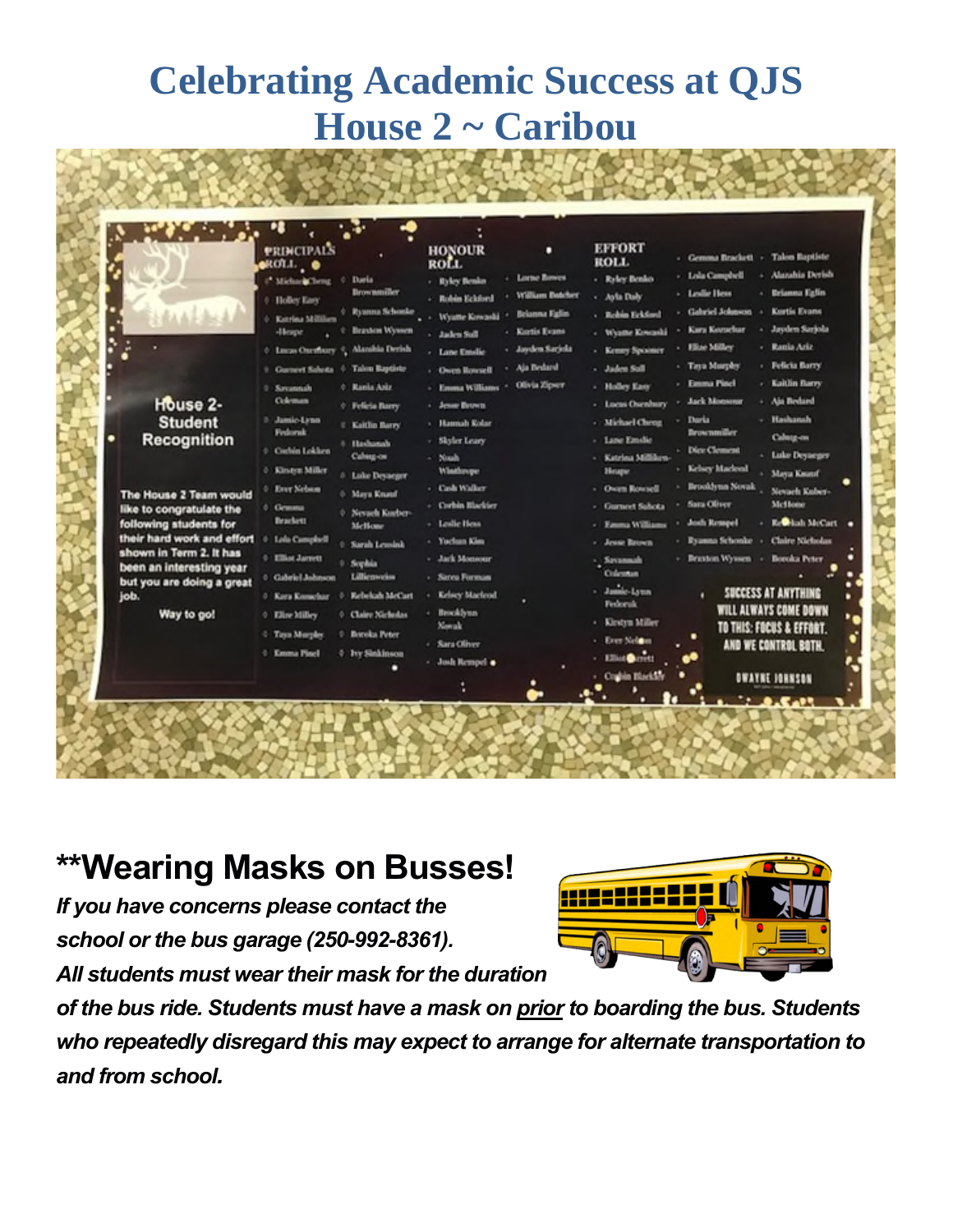# **Looking for things to do at lunchtime? Hopscotch? Shuffleboard?**



## **Thanks Ms. Stevenson for helping us find the fun!!**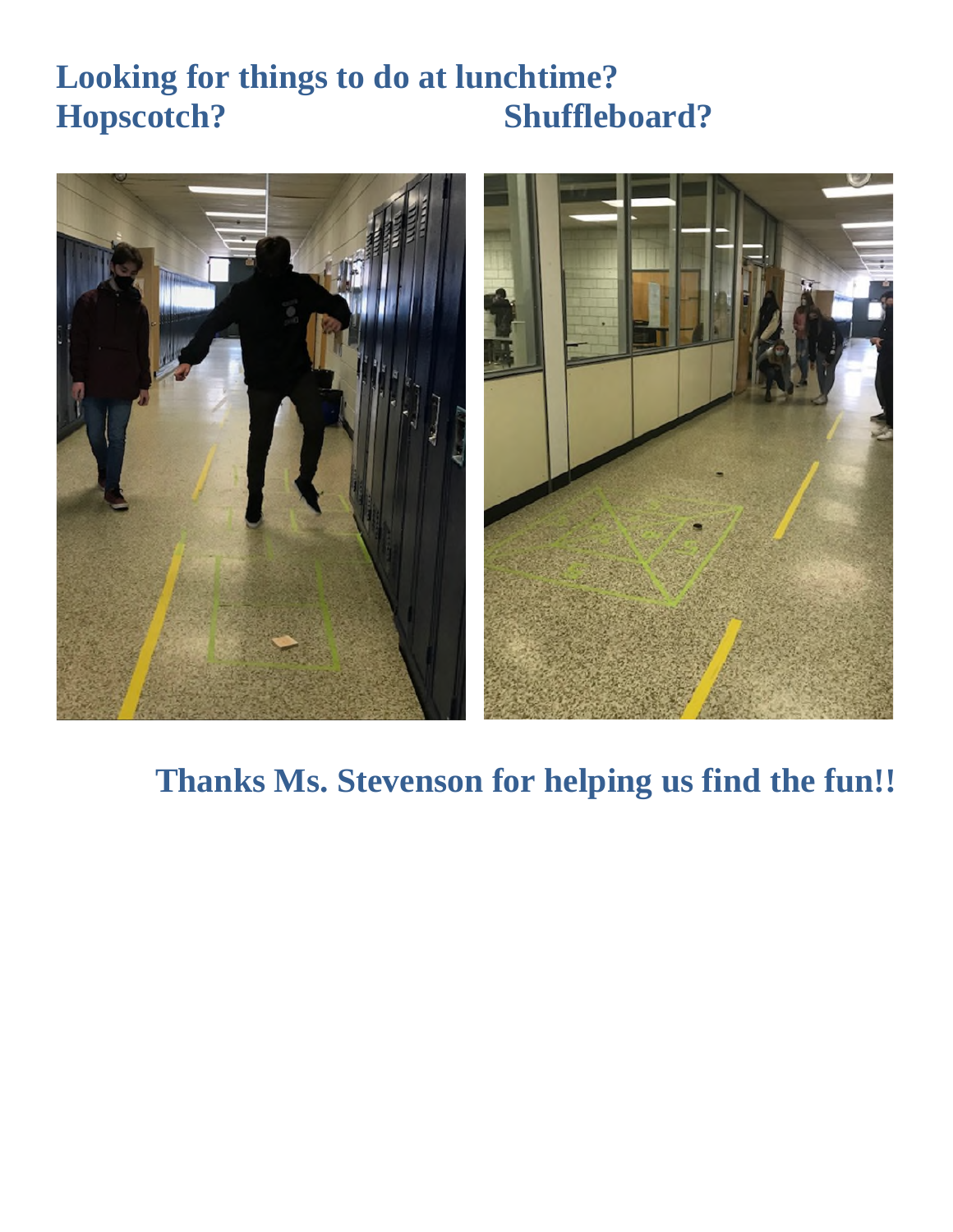

**We work with families and students to resolve issues. The problems that continue are usually the ones we do not know about yet! Contact us: 250-255-6057, 250-747-2103 School safety is a shared responsibility that requires cooperation, collaboration and communication.** 

# **See Something Going Wrong, Take Action!**

**For more information check out <https://www2.gov.bc.ca/gov/content/erase>**

**Absent or Away?** 

**Let us know. Call 250-747-2103, or Email [qjs@sd28.bc.ca](mailto:qjs@sd28.bc.ca)**

**Please Remember We are nut and scent Free due to serious Allergies!** 

**You are able to enter an absence on the form located on our website <http://www.qjs.sd28.bc.ca/>**



Nuts & Scents Free School